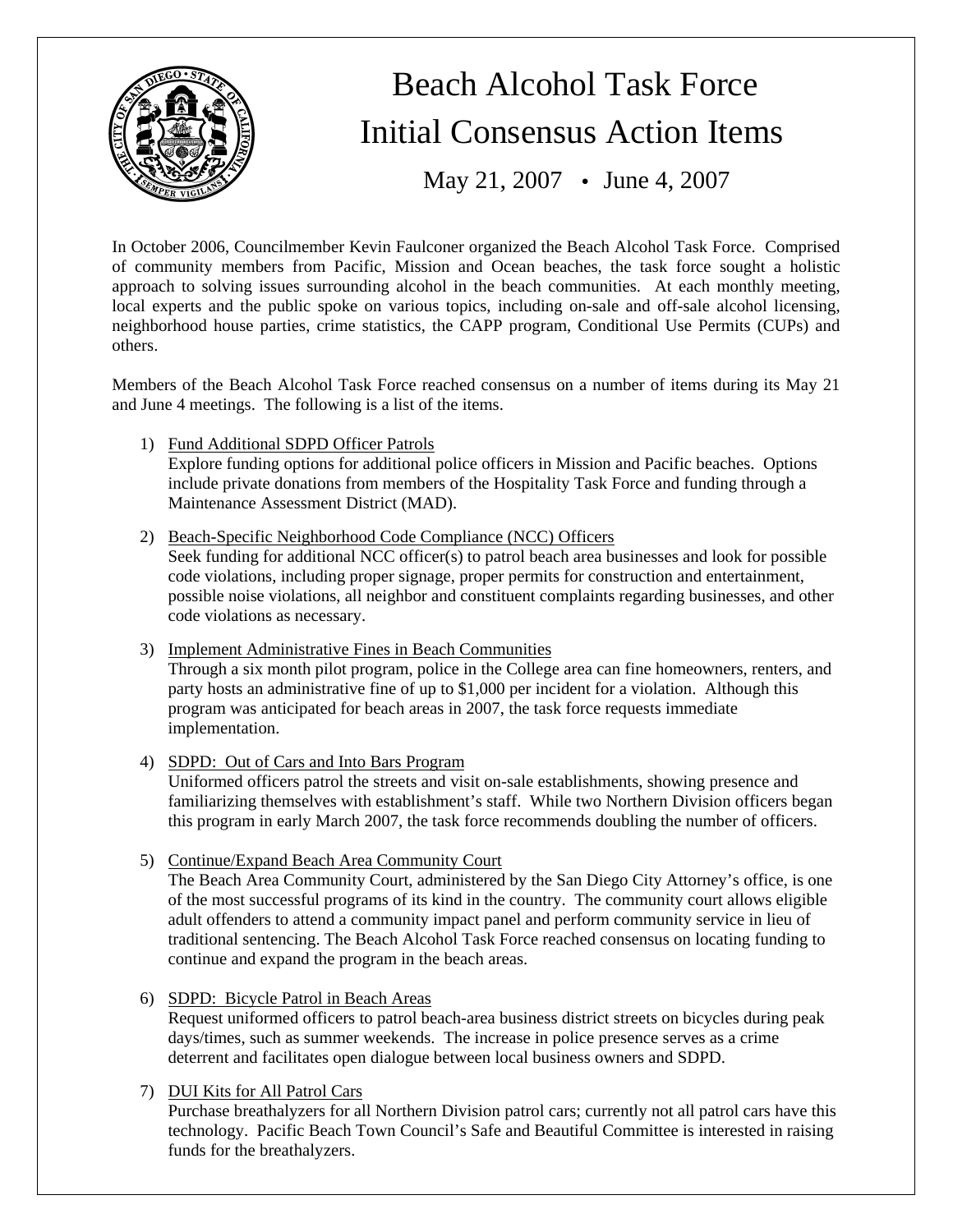## 8) Security Cameras in Pacific Beach

Seek funding to install security cameras along the boardwalk and Crystal Pier to facilitate increased police observation. A live camera feed will be observed by officer from a central point in the beach area allowing more police coverage without additional manpower. Mission Beach is currently installing cameras. Pacific Beach cameras will share technology with these existing cameras.

#### 9) Mandatory Security Plan Submittal for All On-Site Liquor Establishments

Require on-sale liquor establishments to submit detailed security plan every two years for police to review. The security plan will include security personnel general requirements, provisions and plans for emergencies and staffing during regular business hours and special events.

#### 10) Crime Statistic Information Gathering by SDPD

Compile baseline statistics for the beach areas, including number of officers patrolling on foot, bicycle, in streets, and on sand. Compile arrests by time occurred and number of police present in area; use baseline data for statistically valid year-by-year analysis.

## 11) Public Opinion Baseline Survey

Conduct statistically valid public opinion poll regarding San Diego citizens' opinion of the beach areas. Conduct annual survey to gauge movement in public opinions.

#### 12) Promote Taxi Cab Use Through Incentives

Increase taxi-only curbs stands during the hours of 12:00 and 2:30 a.m. and allow taxis to charge a small surcharge for short fares. The beach areas have a need for additional taxis during peak times, including the early morning hours of Thursday, Friday and Saturday when the local bars close. The number of people requesting taxis exceeds the number available.

## 13) Designated Driver Program in PB

Create designated driver program in the beach areas to promote sober driving. Possible tactics include in-house establishment promotions such as free appetizers, free entrance and identifiable wrist bands for designated drivers.

#### 14) Drunk Driving Education Program

Institute an anti-drunk driving campaign. Tactics include using posters located at on-sale establishments (similar to those mounted on bathroom stall doors, etc.) and sponsored outdoor billboards.

#### 15) Concise Web Page with Pertinent Enforcement Phone Numbers

Create District Two Web page containing links, important phone numbers and "who to call" flow charts related to law enforcement, code compliance questions and other alcohol-related issues.

## 16) University Participation for Student House Parties

Request increased participation by the three major universities, San Diego State University, University of San Diego and University of California San Diego, in outreach programs for local students. Outreach programs include university representatives visiting students who received noise/nuisance violations, universities reflecting arrests on a student's academic record and increased awareness programs for incoming freshman and transfer students.

## 17) Increase Number of Beach Team Officers Increase beach patrol officers during summer months in Pacific and Mission beaches to handle increased crowds; explore creative funding sources to finance.

#### 18) Increase Trash Receptacles

Increase number of trash receptacles to ensure beaches, boardwalks and bayside parks remain free of trash.